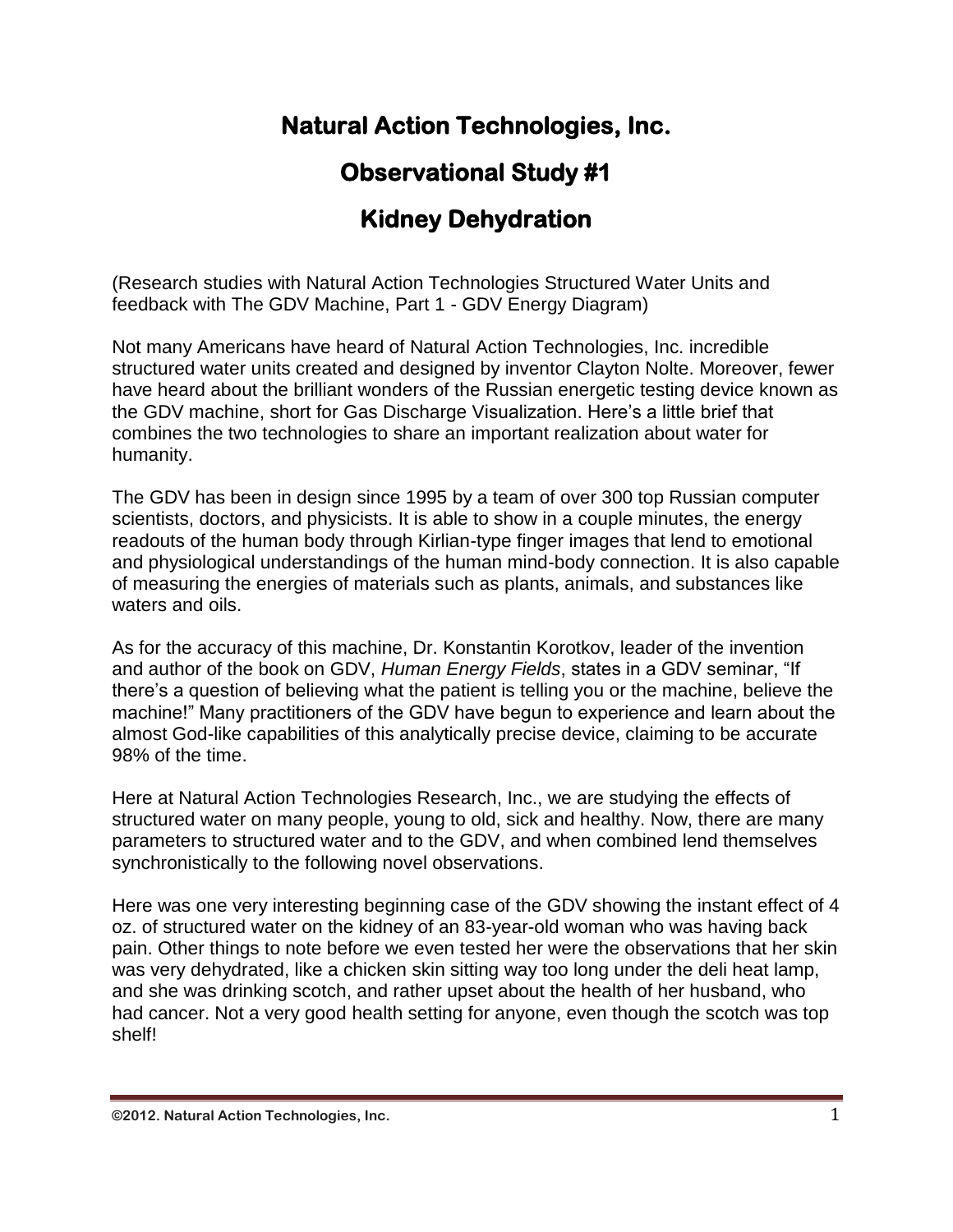

## **Picture 1. GDV Energy Diagram Baseline (Before Structured Water)**

In Picture 1, we can clearly see that the right kidney is out to very excess parameters on the GDV Energy Diagram.

To understand this Diagram, please note the following GDV interpretations: Lines within the center dark pink area represent very deficient conditions while the lighter salmon colors also show deficiencies, though less so than those in the center. The blue green areas are considered normal parameters, with the 0.0 line being one of perfect health, if there is such a thing. Then, lines extending out to the yellow or beyond to the tan are considered dangerous conditions of excess, getting worse as they proceed outward to the perimeter of the circle. Dr. Korotkov warns that when one sees this, it indicates the necessity for treatment. In his mind, it is a most significant indicator of problematical health conditions.

Thus, the right kidney is not in a very healthy state here, nor is the jaw, teeth, or throat / thyroid area.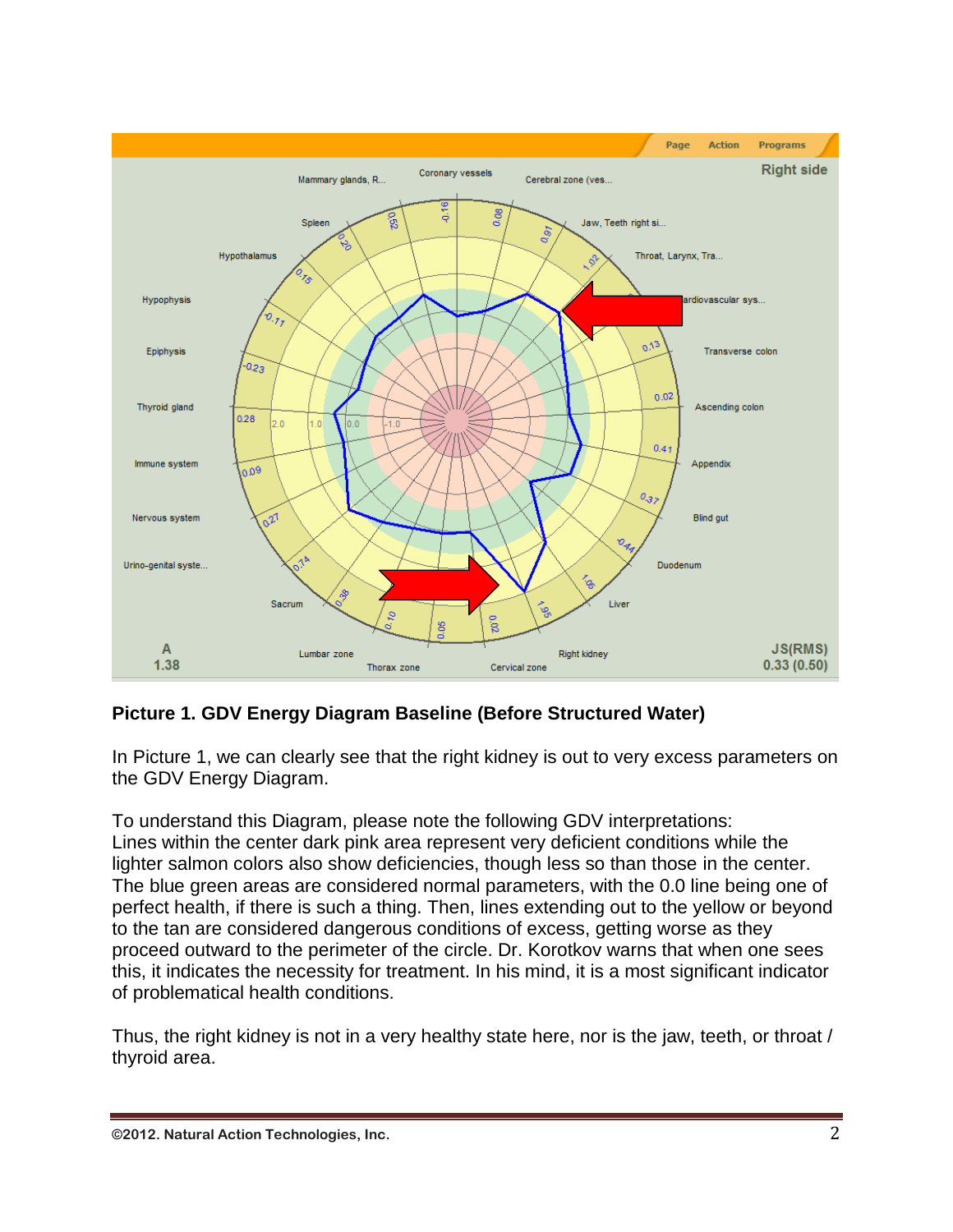We are very happy to be giving her 8 oz. of structured water (tap water run once through a NAT Portable Unit) to see the effect on these states. But she is only willing to drink 4 oz. of it. So, we retest her immediately after those meager 4 oz.



## **Picture 2. After Structured Water**

In Picture 2, after the structured water, to our surprise, note that just 4 oz. of structured water have moved the previously obvious right kidney spike out of the dangerous excess zone, including the jaw / teeth, and nearly the throat area as well. It's as if the structured water has protected her kidney with swift intent. We see this and other evidences in our research of how structured water goes to where it is needed first.

Now, one could certainly ask, "Couldn't a chlorinated city tap water have also done the same thing?" There's a possibility, although this is a point-in-time observation. It's impossible to recreate this moment in time with the exact conditions and bring her back from the 4 oz hydrated state to the dehydrated place she was before, and do it repeatedly, precisely and scientifically, with every type of water out there.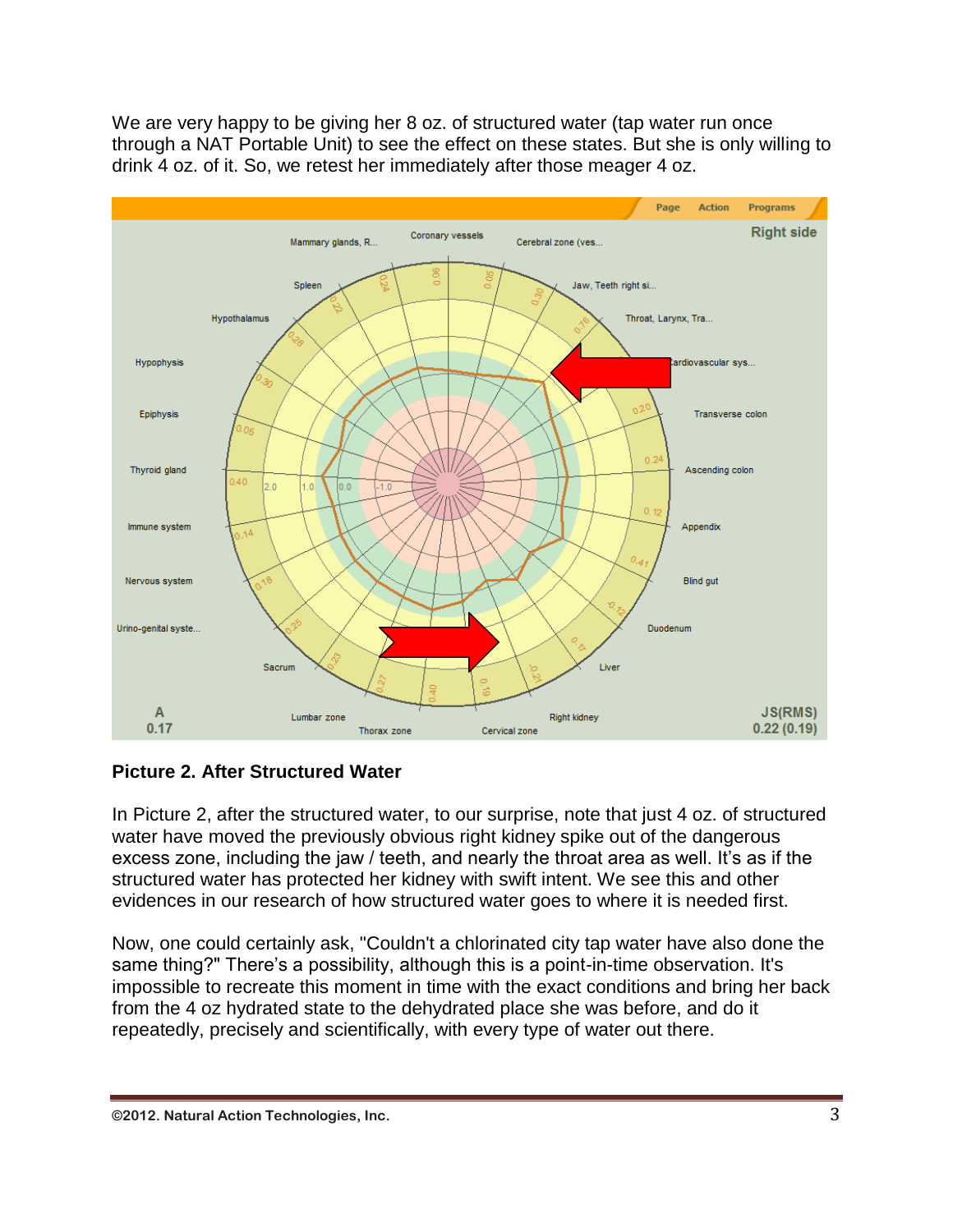This research observer of structured water offers this observation through the experience of testing numerous people with structured water via various energetic modalities. Namely, it's possible to suggest that once a person has taken in structured water, they are no longer or will ever be the same person energetically again. Asked differently, "Is there a veil of energetic virginity that is broken the first time one drinks the structured water?"

With no intended disregard for scientific method or other types of water, one thing is for certain from this GDV testing. **In a matter of less than 5 minutes, tap water structured with a one-time pass through a Natural Action Technologies Portable Unit DID significantly and rapidly create a shift favorably in the energetic field!**

(Research studies with Natural Action Technologies Structured Water Units and feedback with The GDV Machine, Part 2 - GDV Energy Field)





Picture 3 Before Structured Water **Picture 4 After Structured Water** 

As part of the same test, we also noticed that this woman's GDV Energy Field (Emotional) readout changed immediately as well.

Note the before structured water baseline in Picture 3 (on the left) and the two obvious lacunas (blank spots) in the cerebral (back of head in black circle) area and the